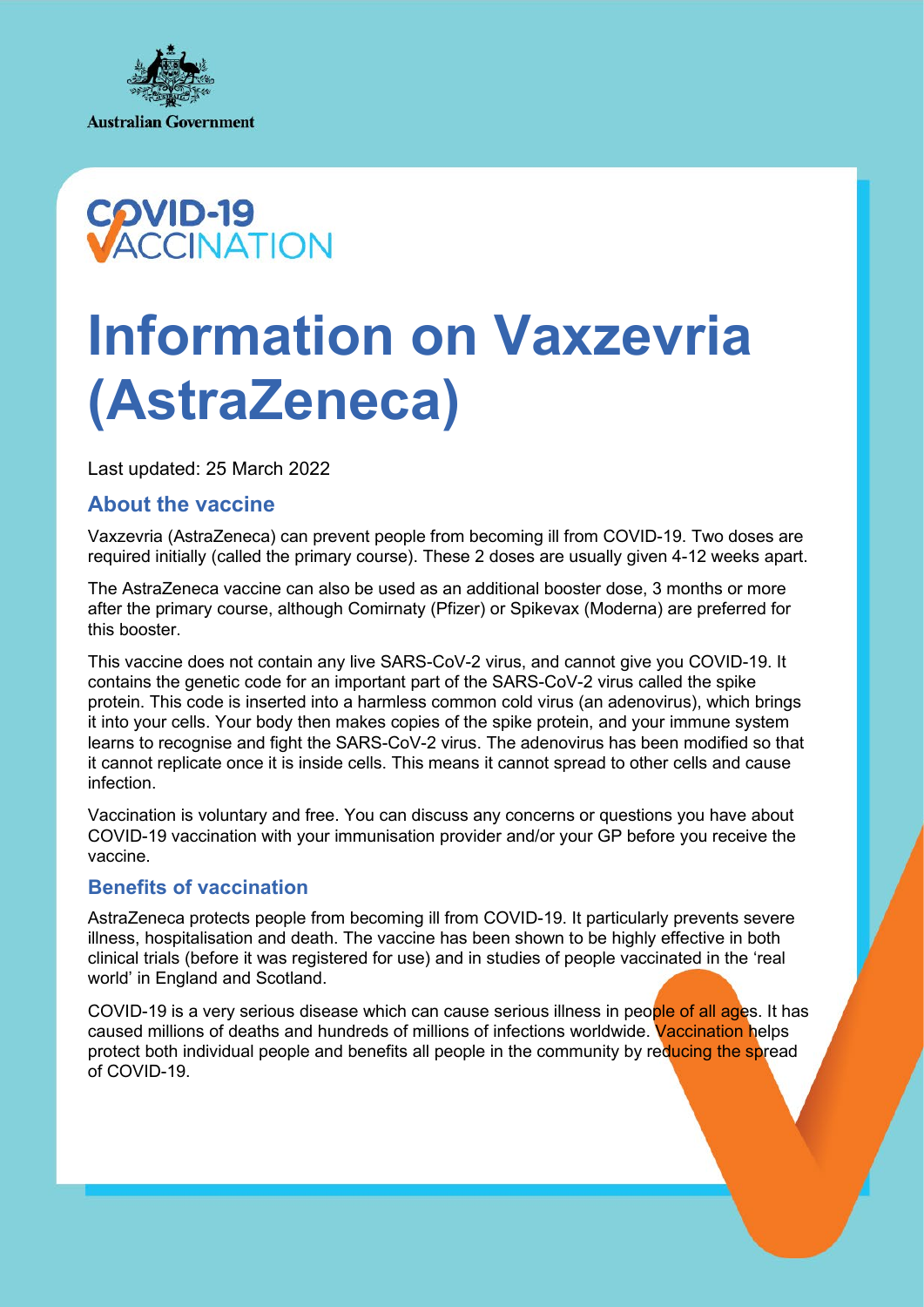# **Who can receive this vaccine**

People aged 18 years and older can receive AstraZeneca.

An alternative COVID-19 vaccine brand is preferred over AstraZeneca for people aged under 60 years. However, AstraZeneca can be used in adults aged under 60 years if an alternative is not available and if the person has made an informed decision based on an understanding of the risks and benefits.

# **Booster doses**

A booster dose refers to an additional vaccine dose after the primary vaccine course. It is intended to strengthen and prolong protection against COVID-19.

If you are 16 years or older, you can receive a booster dose if it has been 3 months or more after your primary course. Booster doses are not recommended for younger people at this stage.

People aged 16 and over can have a booster dose of Pfizer.

For people aged 18 years and over, Pfizer or Moderna are preferred for the booster dose, including for those who had two doses of AstraZeneca for the primary course.

However, AstraZeneca can be given to people aged 18 years and older who cannot have the Pfizer or Moderna vaccines for medical reasons (e.g. severe allergic reaction) or for people who decline an alternative vaccine brand.

Some people at high risk of severe illness from COVID-19 are recommended to have an additional winter booster dose from 4 months after the first booster.

For more information on booster and winter doses see[:https://www.health.gov.au/initiatives-and](https://www.health.gov.au/initiatives-and-programs/covid-19-vaccines/getting-your-vaccination/booster-doses)[programs/covid-19-vaccines/getting-your-vaccination/booster-doses](https://www.health.gov.au/initiatives-and-programs/covid-19-vaccines/getting-your-vaccination/booster-doses)

## **Staying up to date**

To be considered up to date with COVID-19 vaccination, you must have completed all the doses recommended for your age and health status.

Find out about how to stay up to date with COVID-19 vaccines at: [https://www.health.gov.au/initiatives-and-programs/covid-19-vaccines/getting-your-vaccination/stay](https://www.health.gov.au/initiatives-and-programs/covid-19-vaccines/getting-your-vaccination/stay-up-to-date)[up-to-date](https://www.health.gov.au/initiatives-and-programs/covid-19-vaccines/getting-your-vaccination/stay-up-to-date)

# **Risks of vaccination**

As with any vaccine, you may have some temporary side effects after receiving a COVID-19 vaccine. Common side effects after AstraZeneca include injection site pain or tenderness, tiredness, headache, muscle pain, and fever and chills. Most side effects are mild and temporary, going away within 1-2 days. As with any medicine or vaccine, there may be rare and/or unknown side effects.

#### **Thrombosis with thrombocytopenia syndrome (TTS)**

AstraZeneca appears to be linked with a very rare side effect called thrombosis with thrombocytopenia syndrome (TTS).

#### What is TTS?

TTS involves blood clots (thrombosis) and low levels of blood platelets (thrombocytopenia), and occurs around 4 to 42 days after vaccination. The blood clots can occur in different parts of the body, such as the brain (called cerebral venous sinus thrombosis or CVST) or in the abdomen (idiopathic splanchnic thrombosis).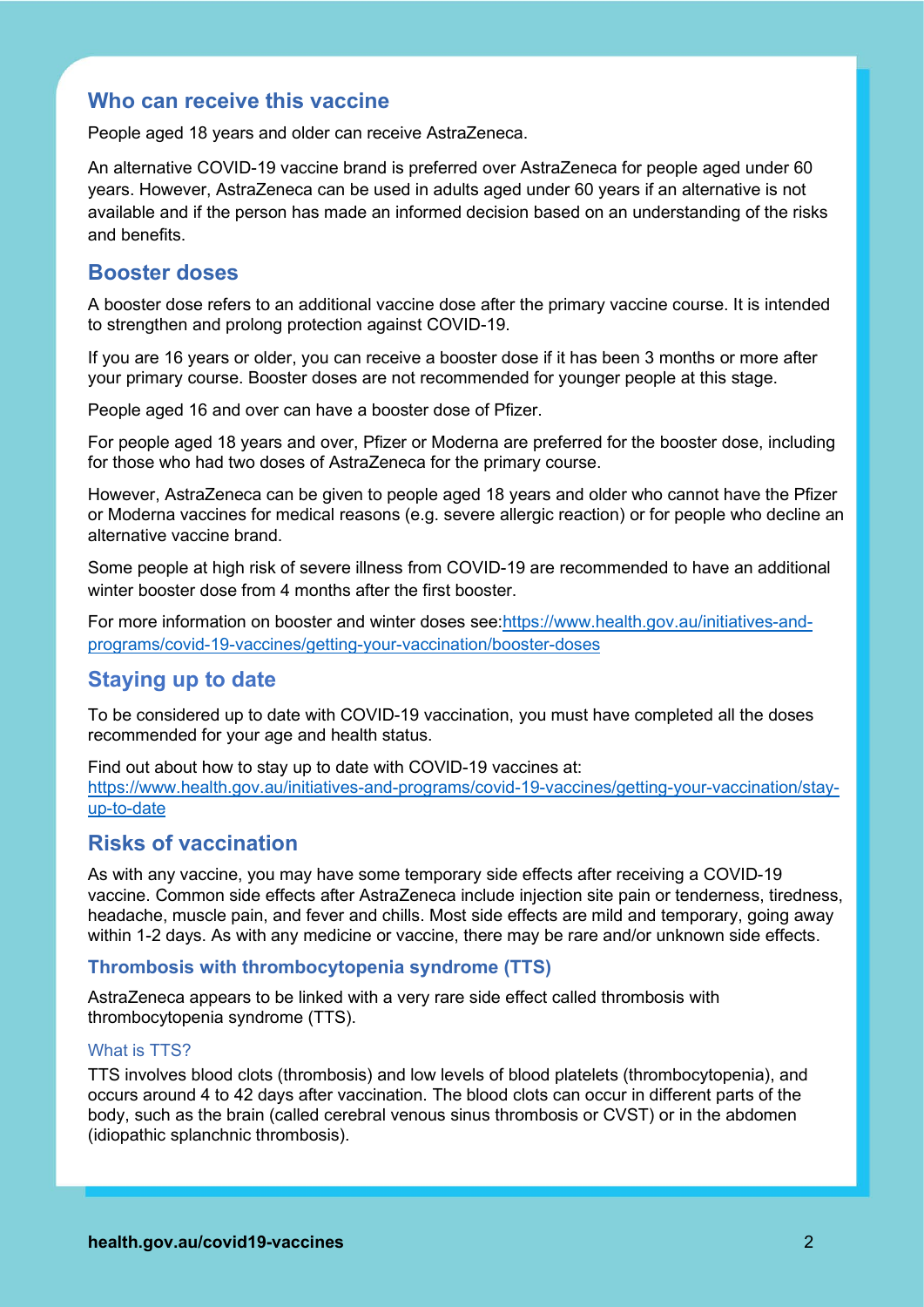TTS is rare, but it can make people very unwell and can lead to long term disability or death.

The mechanism that causes TTS is not fully understood, but it appears similar to heparin-induced thrombocytopenia (or HIT), a rare reaction to heparin treatment.

#### Are any groups more at risk of TTS?

The rate of TTS reported in Australia and overseas is higher in younger adults and appears more common in women. Cases have also been reported, however, in men and in older people. It is not yet clear if women are at higher risk.

Based on current information, we have not identified any pre-existing medical conditions that may contribute to developing TTS or make it worse if it occurs.

#### Is the AstraZeneca vaccine safe in people who have had blood clots in the past?

If you have had other types of blood clots in the past, such as deep vein thrombosis (DVT) or pulmonary embolism (PE), or if you have risk factors for blood clots, you can still have the AstraZeneca vaccine. There is no evidence that people who have had a past history of other types of blood clots have an increased risk of developing TTS or becoming more ill from it if it occurs.

For more information on TTS please see: [www.health.gov.au/initiatives-and-programs/covid-19](http://www.health.gov.au/initiatives-and-programs/covid-19-vaccines/advice-for-providers/tts) [vaccines/advice-for-providers/tts.](http://www.health.gov.au/initiatives-and-programs/covid-19-vaccines/advice-for-providers/tts)

#### What if I have had my first dose of AstraZeneca vaccine?

People of any age without contraindications who have had their first dose of AstraZeneca without any serious adverse events should receive a second dose of the same vaccine. The risk of TTS is much lower after the second dose and is currently 0.3 in every 100,000 vaccinated people (compared to a risk of 2 in every 100,000 vaccinated people after the first dose).

### **Who should not receive this vaccine**

You should not receive this vaccine if you have had:

- anaphylaxis (a type of severe allergic reaction) to a previous dose of the vaccine
- anaphylaxis after exposure to any component of the vaccine, including polysorbate 80
- a history of capillary leak syndrome
- TTS occurring after a previous dose of the vaccine
- any other serious adverse event, that following review by an experienced immunisation provider/medical specialist, was attributed to a previous dose of the vaccine (and without another cause identified).

#### **Precautions**

People with certain conditions may need additional precautions such as staying for 30 minutes of observation after having their vaccine or consulting an allergy specialist. Tell your immunisation provider if you have had:

- an **allergic reaction to a previous dose** of a COVID-19 vaccine or to an ingredient of the vaccine
- **anaphylaxis to other vaccines or to other medicines**. Your provider can check to ensure there are no common ingredients with the COVID-19 vaccine you are receiving
- confirmed mastocytosis with recurrent anaphylaxis that requires treatment.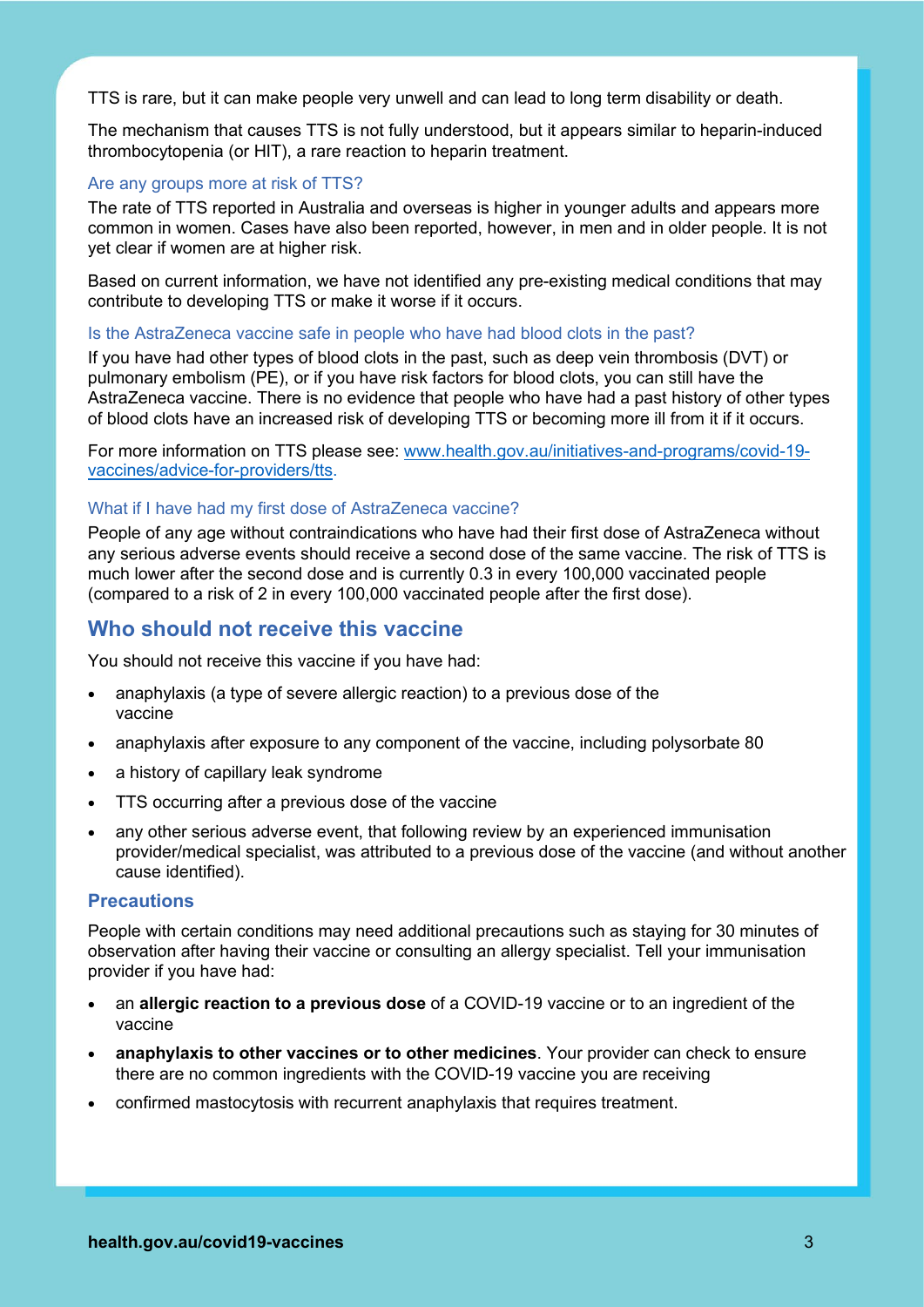If **you have a bleeding disorder** or you are **taking a blood-thinning medication** (anticoagulant), tell your immunisation provider. Your immunisation provider can help determine whether it is safe for you to have an intramuscular injection and help to decide the best timing for injection.

# **Special circumstances to discuss before vaccination**

## **People with precautionary conditions who are preferred not to have AstraZeneca**

Pfizer or Moderna are recommended in people who have had one of the following rare causes of blood clots:

- cerebral venous sinus thrombosis
- heparin-induced thrombocytopenia
- idiopathic splanchnic thrombosis
- antiphospholipid syndrome with thrombosis.

If you have had other types of blood clots in the past, such as deep vein thrombosis (DVT) or pulmonary embolism (PE), or if you have risk factors for blood clots, you can still have the AstraZeneca vaccine. There is no evidence that people who have had a past history of other types of blood clots have an increased risk of developing TTS or becoming more ill from it if it occurs.

### **People with weakened immune systems (immunocompromise)**

People with immunocompromise includes those who have a medical condition that weakens their immune system. It also includes those who may be taking medications that suppress their immune system. People with immunocompromise, including those living with HIV, have a higher risk of severe illness from COVID-19, including a higher risk of death.

AstraZeneca does not behave like a 'live vaccine'. The adenovirus carrier has been modified so that it cannot replicate or spread to other cells, and it cannot cause infection. It is safe in people with immunocompromise.

People with severe immunocompromise are recommended to have a third dose of Pfizer or Moderna for their primary course. Novavax can also be used for this third dose.

A small clinical trial found that the side effects and immune responses to AstraZeneca were similar in a small group of adults with stable HIV infection, compared with adults without HIV.

We do not know if AstraZeneca is as effective in people with immunocompromise compared to the rest of the population. It is possible that it might be less effective, and so it is important to continue other preventative measures such as physical distancing after vaccination.

For more information on use of the vaccine in immunocompromised, see: www.health.gov.au/ resources/publications/atagi-covid-19-vaccination-shared-decision-making-guide-for-people-withimmunocompromise.

Severely immunocompromised people aged 16 years and over who have received a third primary dose are recommended to receive a booster dose (i.e. 4th dose) at 3 months, in line with the timing for the general population.

#### **Women who are pregnant or breastfeeding**

Pfizer and Moderna are the preferred vaccine in adults under 60 years of age, and women who are pregnant or breastfeeding. You do not need to stop breastfeeding after vaccination. Pregnant women who received a first dose of AstraZeneca can receive either Pfizer, Moderna or AstraZeneca for their second dose, although Pfizer or Moderna are preferred.

For more information on use of the vaccine in pregnancy and breastfeeding, see: www.health.gov.au/resources/publications/covid-19-vaccination-shared-decision-making-guide-forwomen-who-are-pregnant-breastfeeding-or-planning-pregnancy.